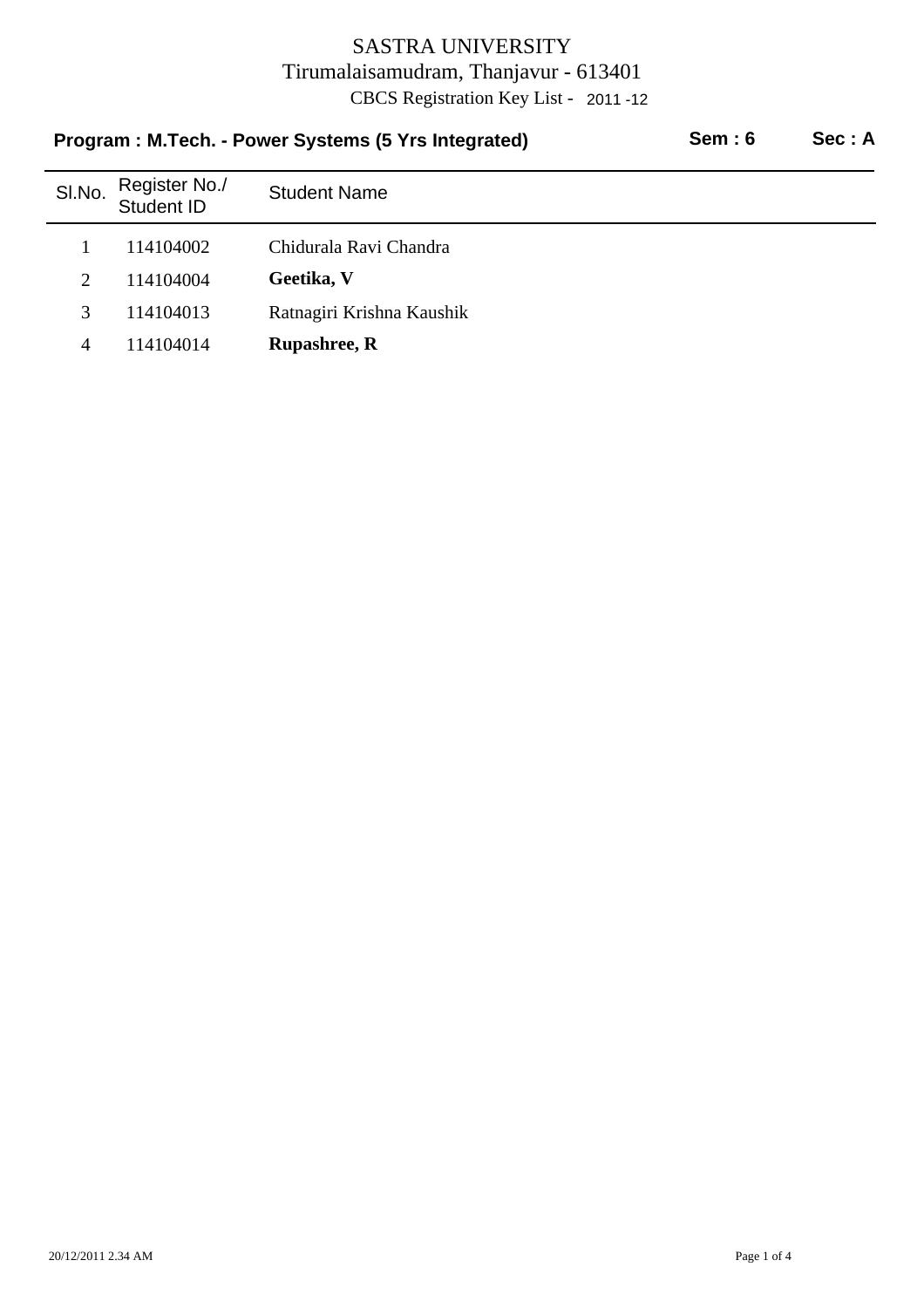| Program: M.Tech. - Power Systems (5 Yrs Integrated) |                             |                            | Sem:6 | Sec: B |
|-----------------------------------------------------|-----------------------------|----------------------------|-------|--------|
| SI.No.                                              | Register No./<br>Student ID | <b>Student Name</b>        |       |        |
|                                                     | 114104005                   | Gowri Sankar, V R          |       |        |
| $\overline{2}$                                      | 114104007                   | Hariharan, T V             |       |        |
| 3                                                   | 114104009                   | Indukuri Sai Srinivas Raju |       |        |
| $\overline{4}$                                      | 114104010                   | Iswarya, P                 |       |        |
| 5.                                                  | 114104011                   | Monica, G                  |       |        |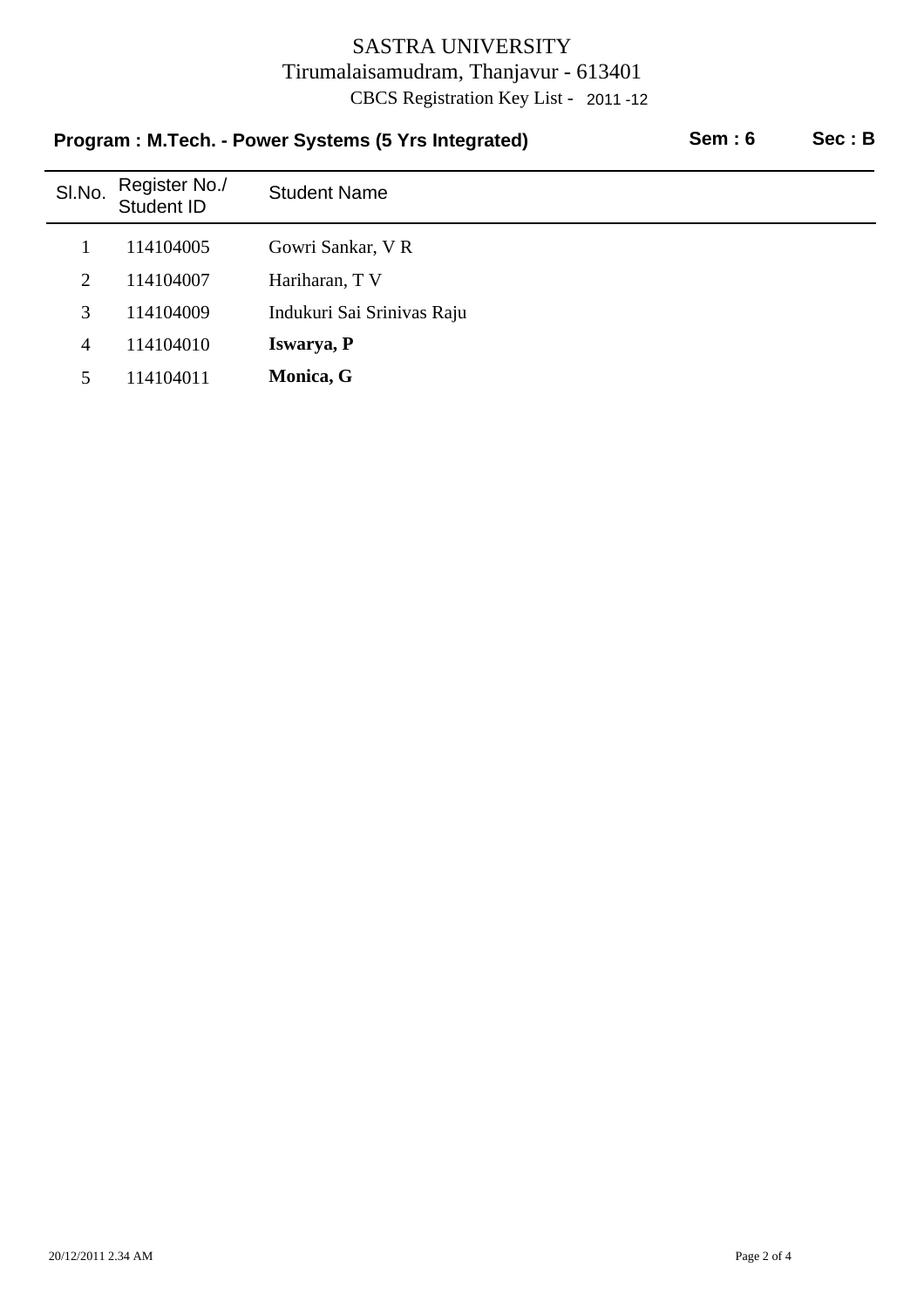| Program: M.Tech. - Power Systems (5 Yrs Integrated) |                             |                     | Sem:6 | Sec: C |
|-----------------------------------------------------|-----------------------------|---------------------|-------|--------|
| SI.No.                                              | Register No./<br>Student ID | <b>Student Name</b> |       |        |
|                                                     | 114104003                   | Dinesh Kannan, A    |       |        |
| 2                                                   | 114104006                   | Hari Ganesh P       |       |        |
| 3                                                   | 114104008                   | Haritha, S R        |       |        |
| 4                                                   | 114104015                   | Shruthi, V          |       |        |
| 5                                                   | 114104017                   | Sri Saranya, C      |       |        |